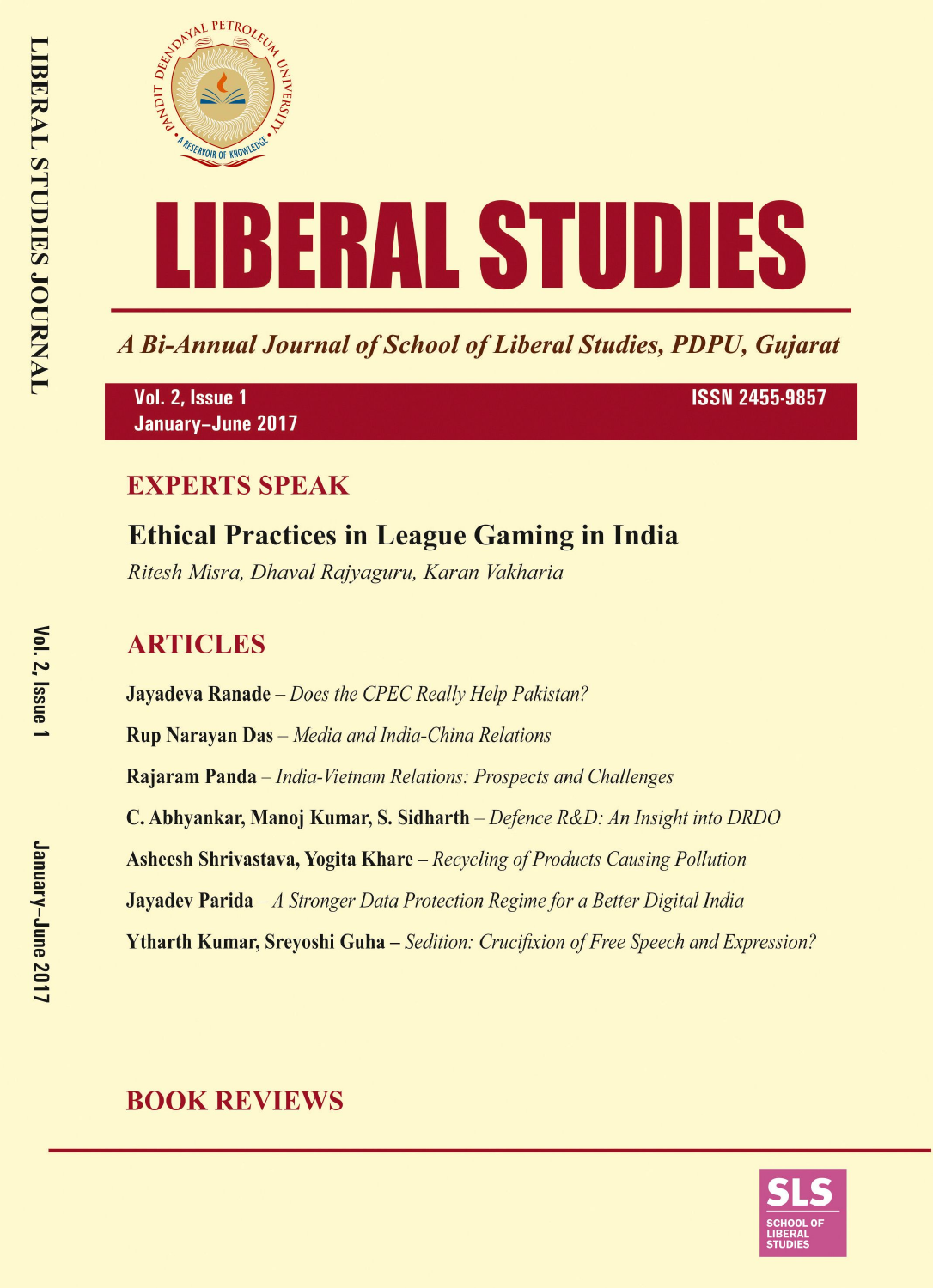# *Book Reviews*

### *The Sense of an Ending* **(Julian Barnes): A Study of Self Reflexive Journey**

**— Urmi Satyan** Assistant Professor, English Literature School of Liberal Studies Pandit Deendayal Petroleum University Gandhinagar, Gujarat

Collisions between worlds of imaginations and realities often create scope for introspection – a process of revisiting the past, and reevaluating actions with the support of memories and reconstructing a new perspective on the role of Time in Life. This new perspective throws new light on life, which has already been lived so far. When any immature action or behaviour of the past is realised, pricking of the guilty conscience is the only consequential feeling. If Time provides the chance to console the guilt stricken heart, or make amends for the guilty action, the remedy is most often found either in an apology or in self-inflicted punishment. If deprived even of these chances, the soul cries out loud but silent and one is left awestruck by the unresolved mystery of Time.

Introspection or an inward foray into the self is one of the predominant themes of the twentieth century literature. The twentieth century protagonist is developing an analytical aptitude towards his own behaviour and actions and is thus widening the scope of self-reflexivity or self-introspection. The inward journey of the protagonist almost always begins when his/her preconceived notions clash with the reality, that is life. The eventual revelations then, strikingly acquaint him/her to their own hidden self. This protagonist subsequently will either take an escape route, or suffer emotional breakdown, or may even renounce the world to seek spiritual association and/or enlightenment.

*The Sense of an Ending* by Julian Barnes is one such story that allows a protagonist, a scope for reflection on his past and his eventual assessment of life to his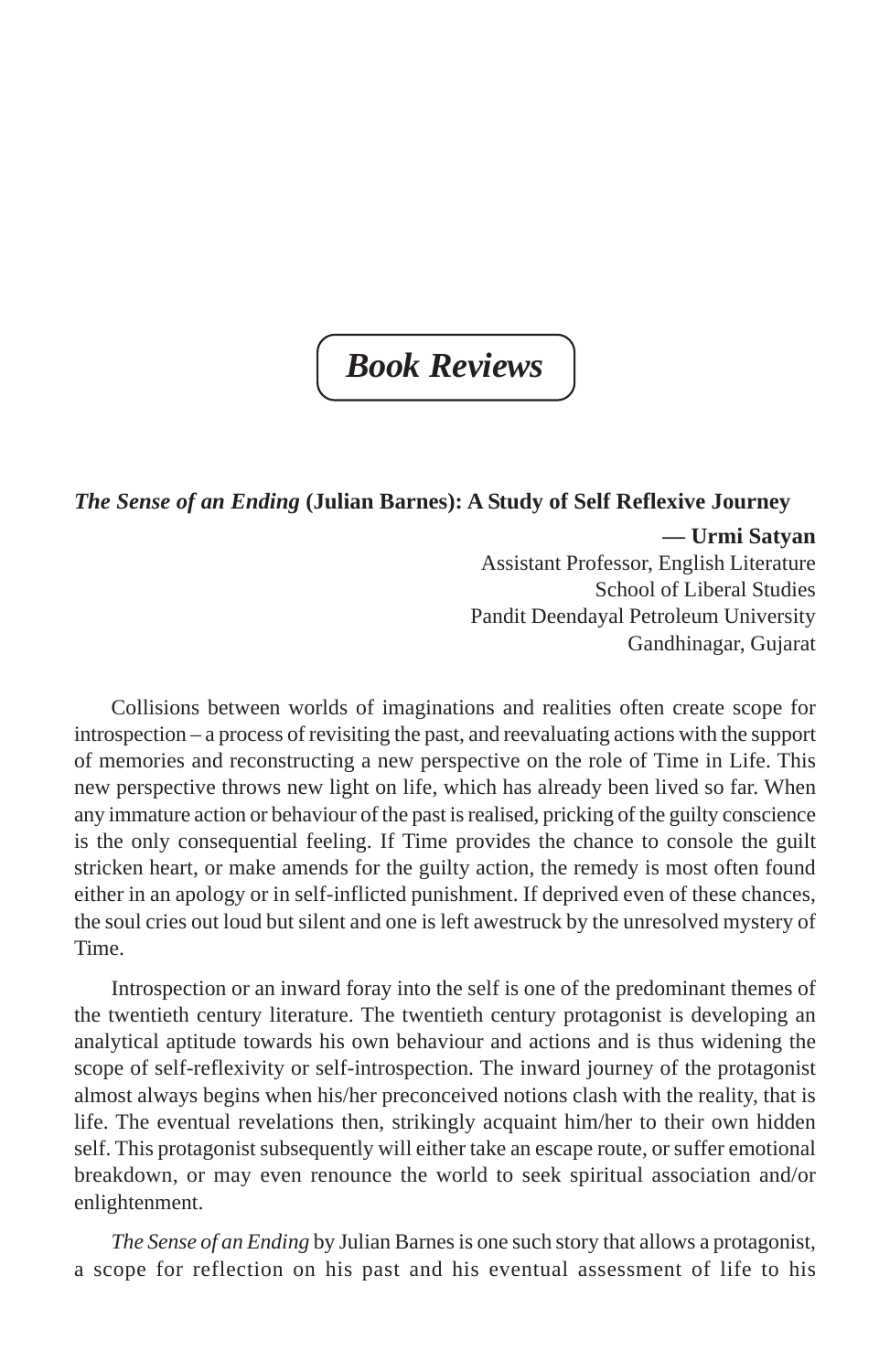final conclusion where he finds Time winning against Life. The book has striking revelations that leave indelible marks of irreparable scars of guilt followed by unforgiving remorse.

### **Theme**

It is a story of four school-time friends, Tony Webster, Alex, Colin and Adrian Finn, who oscillate between pleasure and pain, loss and gain, mistakes and reparations and in due course, come to understand the dynamics of Time and Life. The text constructs a theory that it is only after unburdening the self from mental stress, that one can attain supreme happiness, which is much more essential than any amount of materialistic gain. Tony Webster, the narrator tries to gather the scattered pieces of his memories, weaves them together to prepare a rosary of beads, each progressively showing his gradual growth from a mischievous teenager to a mature man.

The story unfolds with Tony remembering a shy, intellectual, sincere, uncomplaining and less demanding friend Adrian Finn. Adrian's life was quite dismal as his mother had walked out on their family, leaving him to grow up with his father and sister. Adrian's friends find that his mother's unexpected desertion turns him philosophical and too pragmatic. Adrian's reaction to the sad news of one of their classmate Robson's suicide proves him very complacent towards life when he quotes Camus "suicide [is] the only true philosophical question." (p. 13) When Tony questions Adrian's mother's loyalty towards family, he remains silent. He does not show any disrespect towards her. He manages his grief complacent in the knowledge that every moment is going to become history. His complacency is the result of his belief, "History is that certainty produced at the point where the imperfection of memory meets the inadequacy of documentation." (p. 17)

 In due course, these friends complete their schooling and begin new chapters in their lives – Adrian goes to Cambridge on scholarship, Tony to Bristol, Colin to Sussex and Alex joins his father's business. Despite promises to keep in touch, at least through frequent mails, their busy lives result in widening chasms of distance.

Tony goes on to narrate his engagements with girlfriends, break-ups, patch-ups, marriages and divorce. He begins this chapter of his story by introducing Veronica Ford, his first girlfriend. His visit to her family, makes him aware of a patriarchal setup, with her father being "heavy-footed and heavy-handed" and her brother a "selfappointed judge" who tend to dominate Veronica and her mother. After a few months, when the friends decide to meet again, they get to meet Veronica. But this meeting proves tragic for Tony because his girlfriend Veronica and Adrian get attracted to each other. Tony receives a letter from Adrian informing him of the same and Tony and Veronica's relationship breaks up.

Tony moves on and hooks up with an American girl Annie and they spend three months together. Tony's mother's illness however brings him back home where he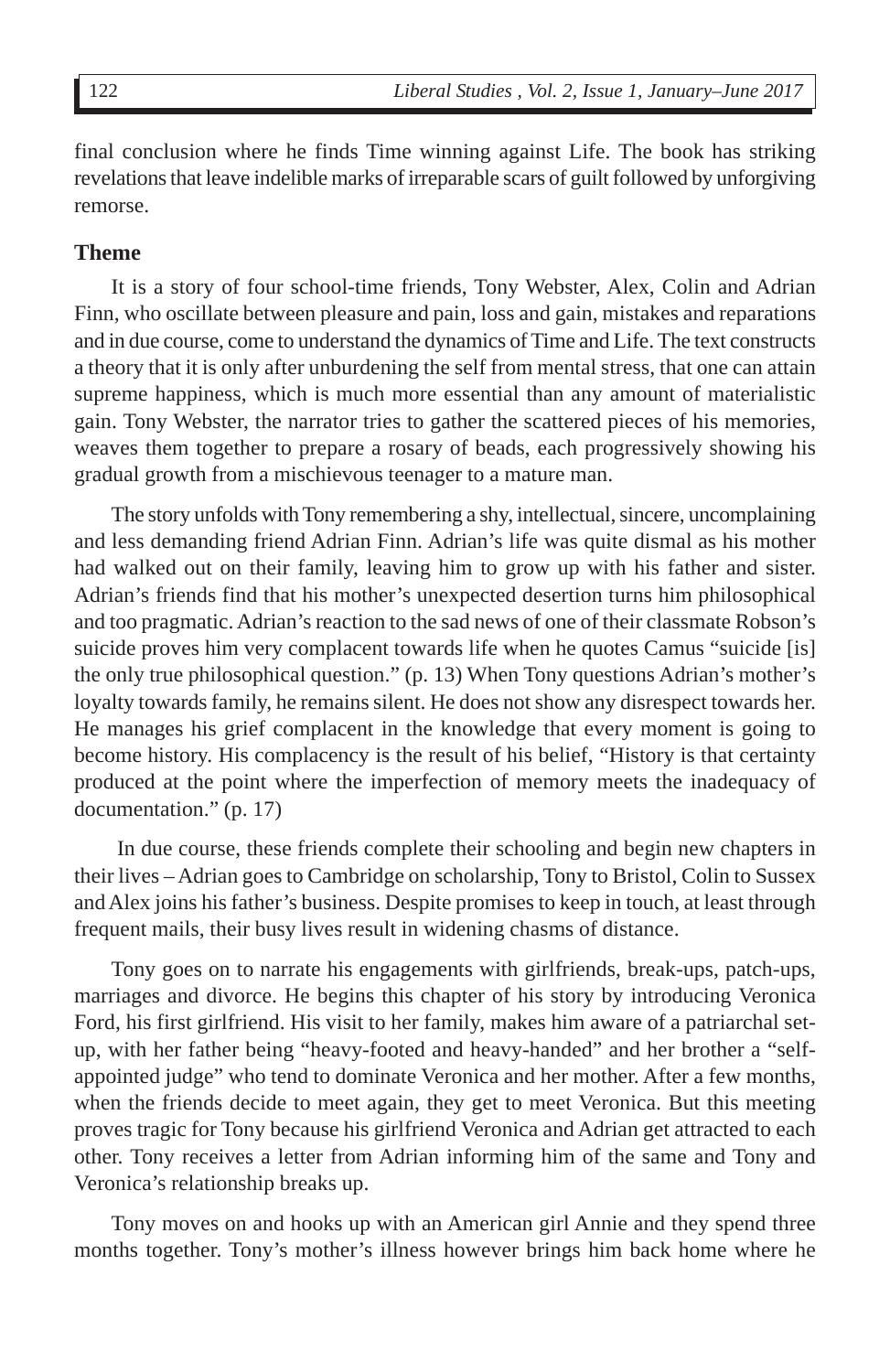receives news of Adrian's suicide in a letter from Alex. This shatters him and presents before him one more puzzle of life. He says:

Life is a gift bestowed without anyone asking for it; that the thinking person has a philosophical duty to examine both the nature of life and the conditions it comes with; and that is this person decides to renounce the gift no one asks for, it is a moral and human duty to act on the consequences of that decision. (p. 48)

After a year, when Colin, Alex and Tony meet again, he tells his friends about his marriage with Margaret, and her subsequent walking out of his life. She had agreed to share their daughter Susie's custody. He tells them of Margaret marrying one of her friends but when he leaves her, she wanted to reunite with Tony. He talks of denying the proposal discovering his enjoyment of his habitual solitude and taking responsibility as a single parent. After retirement, he starts serving patients in a hospital and then finds meaning to the life.

The second part of the book has fewer actions. It provides Tony with enough scope to contemplate and discover the true meaning of life; most of the time hidden in wrong assumptions and misjudgments. It is more about accepting importance and power of Time as Tony says, "…time first grounds us and then confounds us." (p. 93) The author tries to show the infinite power of Time over Life. He also alerts the reader to the fact of life that if the value of Time is not understood, the mystery of its pace and progress will never be completely grasped. Tony then finds peace in getting engaged with the younger generation of his daughter Susie and her kids. Tony learns new emotions and discovers the truth of life with newer experiences.

Settled into a daily mundane existence, Tony is startled by one more challenge that life presents to him. He receives a solicitor's letter announcing him as the sole legal inheritor to Mrs. Ford's (Veronica's mother) estate worth 500 pounds. Tony remembers Mrs. Sarah as a woman who was "patronised by her husband, loftily scrutinised by her son, and manipulated by her daughter." (p. 64)

Mrs. Ford had mentioned in the letter that in nominating Tony as an inheritor, she is being purgative on behalf of her family's (husband, son and daughter) ill treatment towards him. The letter fills his life with turmoil. Tony takes the opportunity to re-read the letters that he had written to Veronica. He finds himself bitter to Veronica and Adrian. It pains him even more when he comes across a letter of Veronica telling him the story of her life – her drunken father's death from cancer, her mother's struggle as a single parent, her smoking addiction followed by a painful death. It fills Tony with remorse. With the intention of getting rid of his growing guilt, he phones Veronica, asks for her pardon and both of them decide to meet. Tony shares his life story with her, about his marriage with Margaret, Susie's birth, his divorce, being a single parent to Susie and a grandpa to her children. Veronica however, does not talk much about her life. Tony's belief of having suppressed memories of Veronica for forty years is a mere "figment of his imagination" according to Veronica. She also finds this thought repugnant and only oriented towards earning sympathy of the listener. Veronica appears much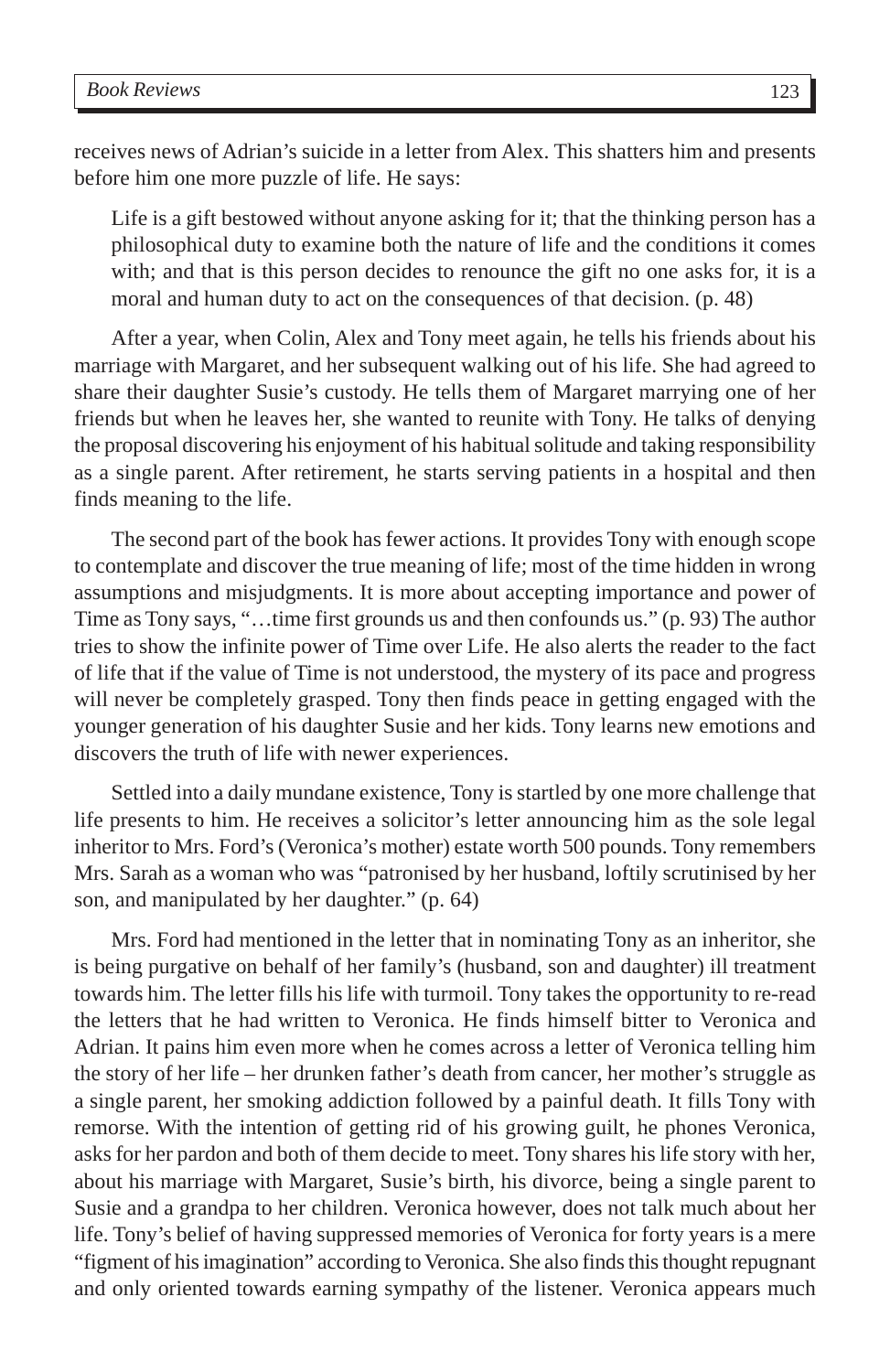more realistic to Tony in dealing with relations. But sentimental and judgmental Tony says:

I thought I could overcome contempt and turn remorse back into guilt, then be forgiven. I had been tempted, somehow, by the notion that we could excise most of our separate existences, could cut and splice the magnetic tape on which our lives are recorded, go back to that fork in the path and take the road less travelled, or rather not travelled at all. Instead, I had just left commonsense behind. Old fool, I said to myself.… no, I was an odder old fool, grafting pathetic hopes of affection on to the least likely recipient in the world. (p. 131)

In old age, when Veronica and Margaret have already walked out of his life and Susie is busy, Tony engages himself mostly with visits to malls and pubs. On one such visit, he meets a man whom he later recognizes as Adrian and Veronica's son. Tony is aghast as he tries to gauge Veronica's pain as a single parent to this child. Now, he blames Adrian "who had got his girlfriend pregnant, been unable to face the consequences and had 'taken the easy way out' (p. 140). This remorse strangely reminds him of Robson's suicide, whose girlfriend also might have suffered social injustice, and maybe had also given birth to a child that she had probably raised single handedly. Tony is aggrieved at the thought that Robson may also have committed suicide after making his girlfriend pregnant. Tony's mind gets crowded with apologies not only for Veronica and her son but also for Robson's girlfriend and her child, i any.

These many revelations demystify Tony's understanding of Life. He comes to the realisation that Life is totally under the control of Time. These revelations clear all his doubts, sentiments, judgements, apprehensions, assumptions and help him explore a new meaning to life. He utters in his mind:

What did I know of life, I who had lived so carefully? Who had neither won nor lost, but just let life happened to him? Who had the usual ambitions and settled all too quickly for them not being realized? Who avoided being hurt and called it a capacity for survival?…One whose self rebukes never really inflicted pain?…I endured a special kind of remorse: a hurt inflicted at long last on one who always thought he knew how to avoid being hurt-and inflicted for precisely that reason. (p. 142)

This monologue is followed by him writing a letter of apology to Veronica and her son and wishing them good luck. Having expressed these cauldrons of boiling emotions, he finds himself settled again. He tries to resettle back into his life and its daily routine with his daughter Susie and her children. But Tony's respite is momentary as he comes to know that Veronica died before receiving any of his letters. He is overwhelmed with dejection and the thought of Veronica's children only deepens his guilt further.

The book ends with these remorseful lines by Tony, "There is accumulation. There is responsibility. And beyond, these, there is unrest. There is great unrest." (p. 150)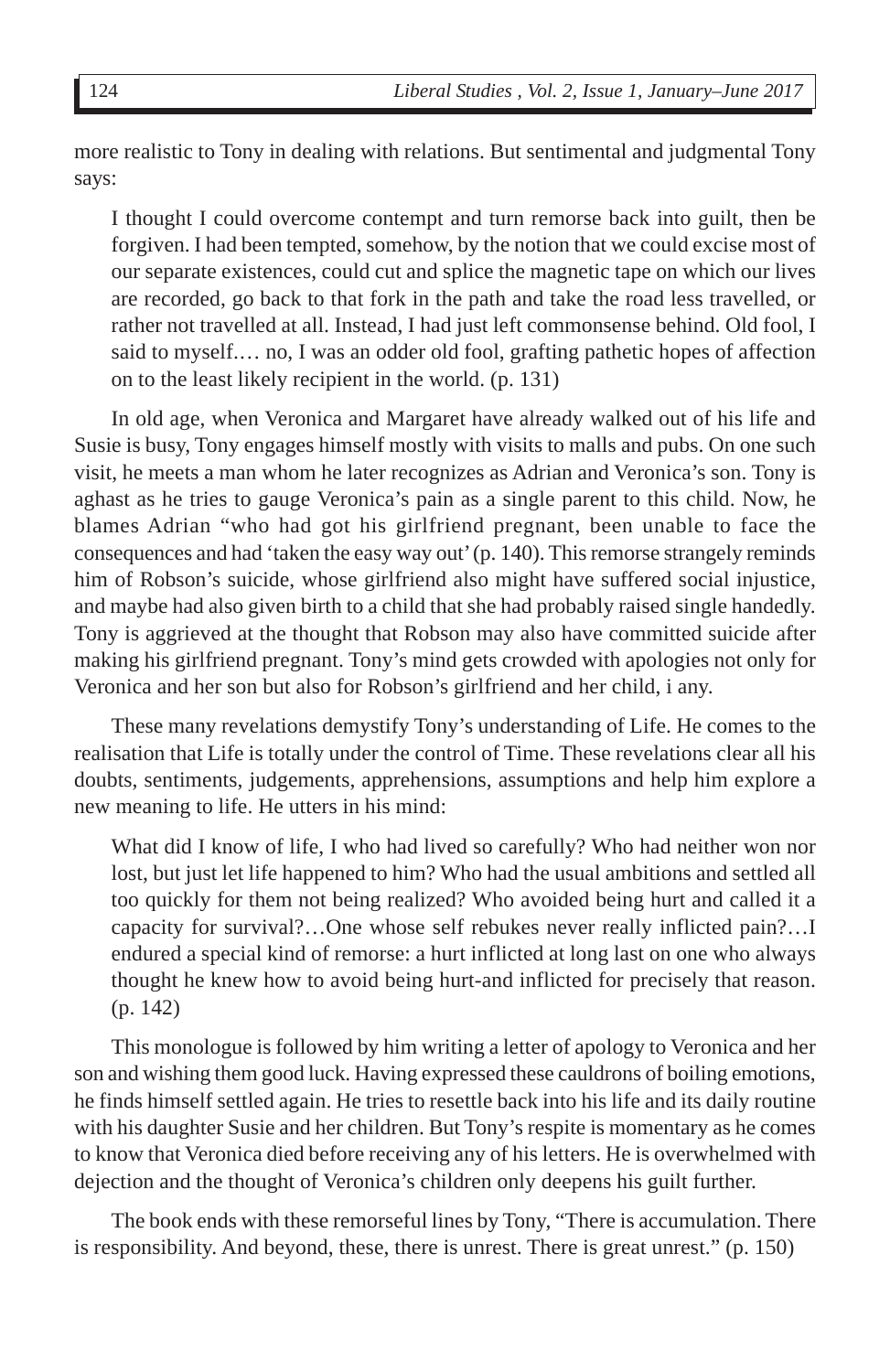#### **Analytical Approach**

The author wins our philosophical vote for proving that 'Time' either missed or misjudged may fill one's life with nothing but remorse. The layers of revelations about Veronica's lifelong struggle as a widow and a single parent to two kids leaves Tony shattered. Tony feels helpless for not being able to unburden himself of the guilt of misjudgments about Veronica's relation with Adrian. Adrian committed suicide leaving Veronica pregnant and Veronica died leaving a young daughter and a disabled adult son. Tony says:

The fact that the young me who cursed Veronica [to have a child] and the old me who witnessed the curse's outcome [her child is disabled] had quite different feelings – this was monstrously irrelevant.…Time's revenge on the innocent foetus. I thought of that poor, damaged man…[avoiding] my presence.…I was a man against whom backs should be turned. If life did reward merit, then I deserved shunning. (pp. 138-39)

Tony seems to be waiting for some general law that can punish him, give him retribution for what he perceives as his crimes. He desperately needs some spiritual associations that can lessen the heaviness of the guilt that he is enveloped in. His heart is filled with guilt and remorse. He is bemused to find the discrepancies between his triumphs and turmoil, trials and tribulations, knowledge, experiences and achievements, pre-defined judgements and the striking revelations. As he said once:

And that's a life, isn't it? Some achievements and some disappointments.… "He survived to tell the tale" – that's what people say, don't they? History isn't the lies of the victors.…It's more the memories of the survivors, most of whom are neither victorious nor defeated. (p. 56)

The trio of Tony, Veronica and Adrian gives the reader a chance to gain an insight into human nature. Barnes presents a group of young friends, their abrupt decisions, misjudgements and the eventual inability to solve their puzzled life. The axiom by the 18th century British poet, "Proper study of mankind is man" holds true when a drastic change is noticed in Tony's thinking and evaluation patterns. Adrian's suicide, Tony's remorse and Veronica's struggle as a single parent to two kids prove what Tony says in the beginning:

We live in time – it holds us and moulds us... Is there anything more plausible than a second hand? And yet it takes only the smallest pleasure or pain to teach us time's malleability. Some emotions speed it up, others slow it down; occasionally, it seems to go missing – until the eventual point when it really does go missing, never to return. (p. 3)

But, reality is less depressing than illusion irrespective of whether it brings reward or penalty. That is a secondary matter. It is relieving, refreshing and cathartic. A normal human being would not like to live a life full of fallacies. Confession holds its own therapeutic importance. Hamlet could not kill Claudius without proper knowledge,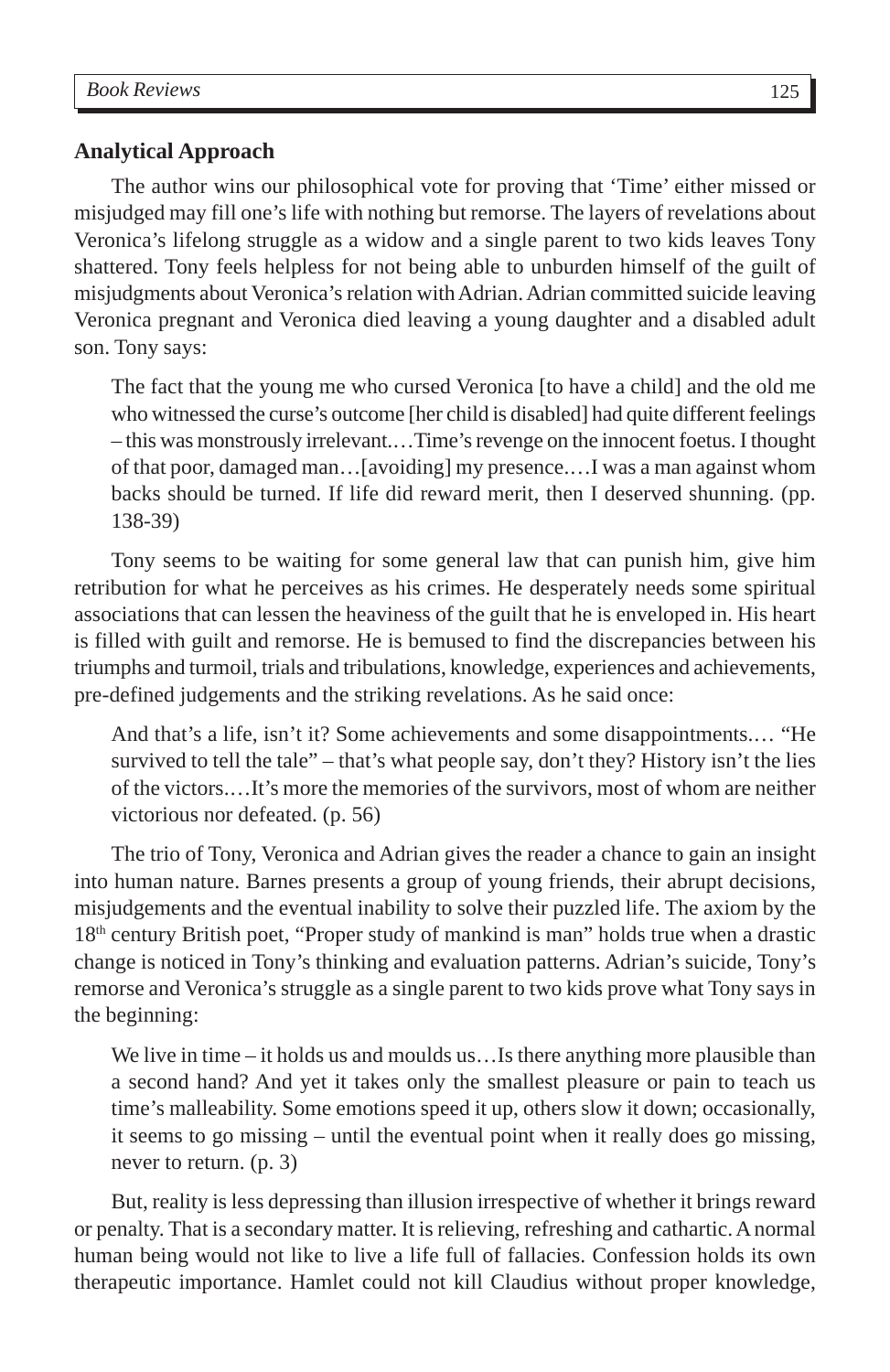Lady Macbeth could not sustain "the smell of blood" and had to confess "all the perfumes of Arabia will not sweeten this little hand" (Macbeth: Act 5 scene 1). These kinds of confessions demand a brave heart and a strong mind.

### **Narrative Technique**

The book has a first person narration by Tony Webster. The author successfully portrays the narrator-protagonist's limited self and reflexive self; his imaginative and real worlds. The author shows how the reflexive self filters the emotions of the limited self and eventually prepares the limited self to accept the truth of life. The author's schematic element of dividing the book into two parts bears a metaphorical significance in showing transformation of a narrow mind into a broader, much more reflexive one.

The opening portion of the book unfolds in the backdrop of London of the 1960s. It introduces the protagonist-narrator Tony Webster, as an intellectually arrogant and carefree person in his young age with a casual approach towards life. The second portion of the book is a little longer and portrays Tony as being reflective towards whatever he did in his young age. The author describes how disillusionment and hurt becomes instrumental in developing self-reflexivity in Tony.

The first part narrates the action in motion and the second part narrates Tony's reflections on the same actions. The first part provides us a chance only to know what Tony and his friends are involved in their youth. But in the later part, Tony starts giving a summation and his reflection on the summation of his assumptions, miscalculations, misjudgments and misconceptions about Life and Time. It is in the later part that Tony is found surrounded by remorse and regret.

#### **Character Sketches**

A closer scrutiny of the life-stories of Tony, Veronica and Adrian shows that all three of them are courageous and act in accordance to their minds and hearts. They respect the flow of Life and remain loyal to their emotions.

Veronica is straightforward, clear, committed and consistent in relationships. When she was with Tony, she tried her best to understand him, gave him enough scope to understand her but some unbridgeable gap developed and with the entry of Adrian in her life she decided to walk out of Tony's. She stayed committed to Adrian, despite his suicide and the gamut of eventual problems in her life, raised a son with disability and a daughter single handedly. Her first child's mental illness did not discourage her. She took enough care of him, and still became a mother a second time around. Adrian committed suicide probably to escape these stifling responsibilities when both these children were very young. In her later life, when she had a chance to meet Tony, she again gave him time to understand her but finding a lack of compatibility, walked away.

She is loyal to her emotions. She accepts her relations with Adrian and tells Tony about her discomfiture with him. Once she accepts the relation with Adrian, she is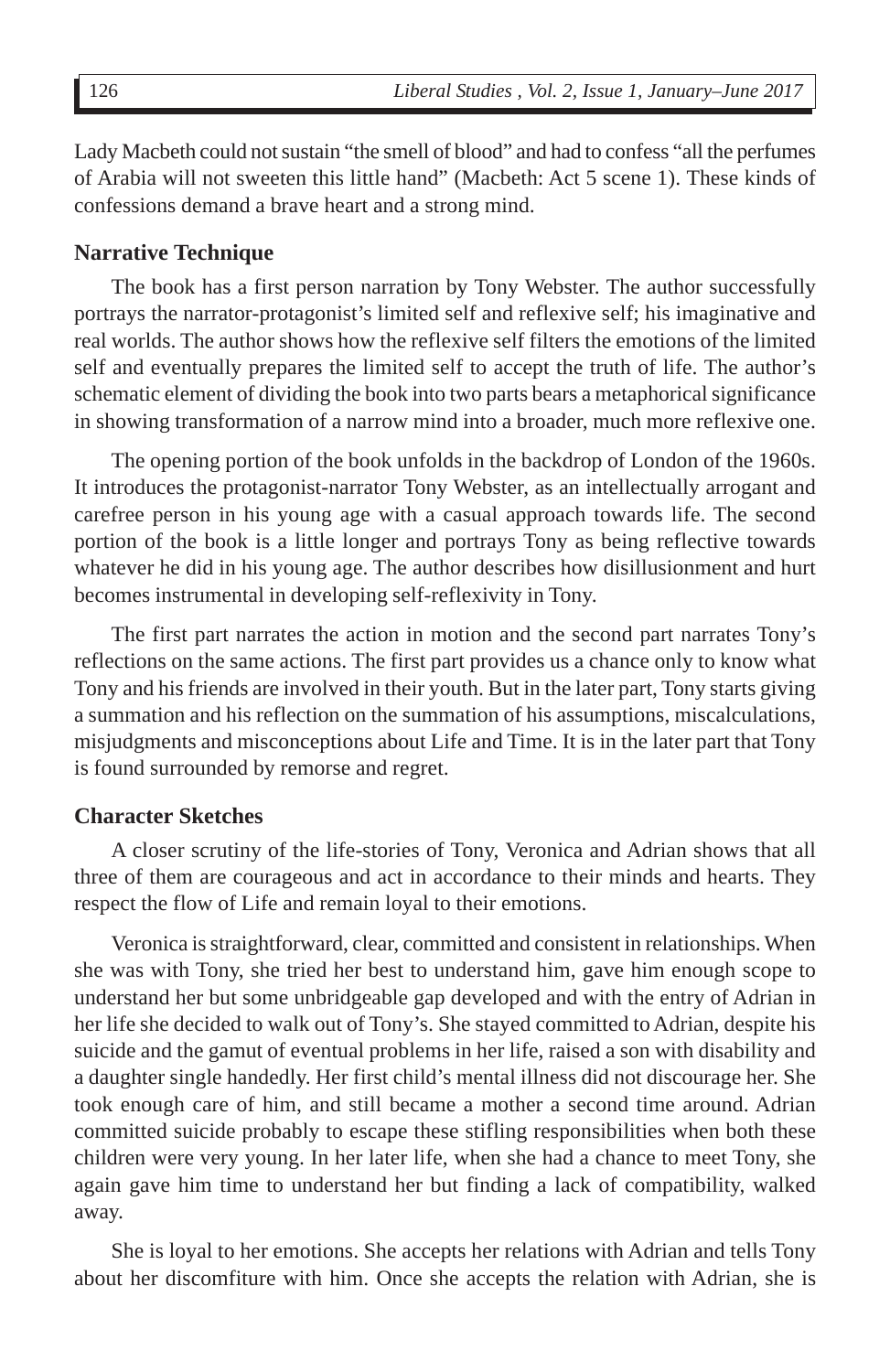loyal to it, even after Adrian's death. She is more balanced in her role of a mother. She does not allow any situation to take control of her. She balances herself in happiness and miseries. She is bound to her children throughout her life. She has the courage to accept the reality of life.

Adrian, the most shy among all of his friends, falls in love with Veronica and courageously expresses his emotions before both of them. His suicide which is not substantiated by the author with any ocular reason, leads us to roam around the facts that his compatibility with Veronica may not have been strong, or maybe that he may not have been relieved of the stress that his mother's walking out of his life had put him in. Or may be that his feeling of guilt of developing relations with his friend, Tony's girlfriend may have been eating away at him. Or, the worst assumption could be that he was afraid of being abandoned by Veronica the way his mother had abandoned him. In any of these cases, Adrian would wish to unburden himself and not finding any way out, committed suicide.

 Tony faces more unsympathetic challenges from life. His is a dignified, loyal and humble character. He respects every relation he is involved in. He respects Veronica and Adrian's relations. He maintains distance. He could have approached her after Adrian's suicide, won her sympathy and also could have re-tied the torn cord of friendship. Not only this, he approaches her later in his life when he comes to know that she has raised a disabled child single handedly. When they meet, Veronica again decides to live alone and he writes letters of apologies to her. It shocks him to learn of her demise and the fact that she had not read any of his letters of remorse. He is almost devastated when he comes to know that Veronica had also left a daughter behind her. Tony's guilt stricken soul is full of remorse. He is by far the worst affected character by the mysteries of Life and Time.

On a deeper note it may be said that Veronica was more realistic than Tony and Adrian. She mindfully took a call of her heart, balanced herself in misery and happiness and gave a tough fight to all the adverse situations that she faced.

#### **Conclusion**

Julian Barnes, the twentieth century writer, presents a psychoanalytical study of the stages of life and the consequential maturity that comes with age. Tony Webster is baffled by the roles of Life and Time. It is in his old age that he is left only with remorse and regret. Marcel Proust, the  $21<sup>st</sup>$  century French Novelist, is true in stating his belief:

We are all prisoners – inside ourselves. We are all 'irremediably alone'. All the paradises whose gates real life seems to throw wide before the feet of youth are merely dreams; the only real paradises are the paradises we have lost, the paradises of memory. For we can never see imaginatively anything we already possess. (Lucas 1951: 249)